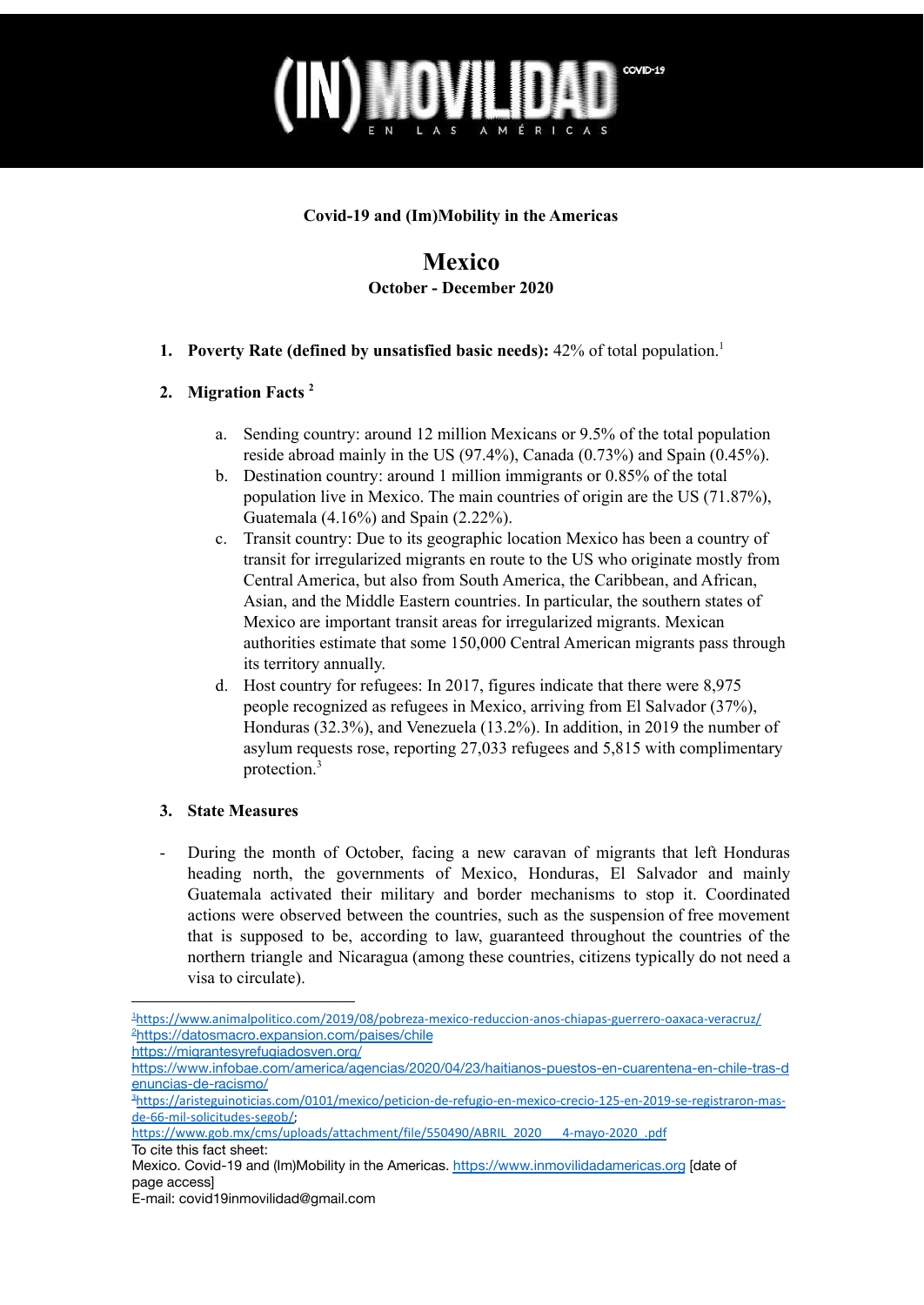## COVID-19 AMÉRICAS

- The main arguments employed by governments to stop the caravan revolved around health justifications, thus the Covid-19 pandemic has served as the perfect excuse to undermine the rights of migrants and to cancel the right to international protection. With this, it is also confirmed that these countries carry out actions to stop and return migrant populations as indicated by their role in the externalization of the US borders.
- *-* Mexico threatened that if the October caravan arrived in the country and that if sanitary conditions were not met, they would be subject to the law. The National Migration Institute - INM reminded that: "All civil, military and private authorities that use the INM facilities, such as internment areas in the country, must [comply](http://observatoriocolef.org/noticias/el-inm-amaga-con-carcel-si-caravana-migrante-ingresa-a-mexico-sin-medidas-sanitarias/) with health [protocols.](http://observatoriocolef.org/noticias/el-inm-amaga-con-carcel-si-caravana-migrante-ingresa-a-mexico-sin-medidas-sanitarias/) The Federal Penal Code and the penal codes of Chiapas and Tabasco provide penalties of 5 to 10 years in prison for anyone who puts another in danger of contagious health conditions," according to bulletin 366/2020.
- Discourses emanating from the governments involved are highly contradictory. They are replete with good wishes but in practice apply forms of [violence](http://observatoriocolef.org/noticias/cientos-de-personas-inician-nueva-caravana-migrante-desde-honduras-pese-a-pandemia-por-covid-19/) and constant [abuses](http://observatoriocolef.org/noticias/cientos-de-personas-inician-nueva-caravana-migrante-desde-honduras-pese-a-pandemia-por-covid-19/). For example, during October, the Guatemalan government was instrumental in stopping the caravan, stifling the pace of movement through innovative techniques such as cutting off their food and aid supplies.
- During the month of November, abuses against migrants who transit through Mexico continued. According to organizations such as the CDH of Mexico City, in this time the detentions of migrants have intensified, meanwhile the processes for [recognition](https://radiolaprimerisima.com/latinos/violacion-a-derechos-humanos-de-migrantes-aumentan-por-covid-19/) of [refugees](https://radiolaprimerisima.com/latinos/violacion-a-derechos-humanos-de-migrantes-aumentan-por-covid-19/) have been delayed, resulting in the denial of access to the health for migrants.
- The Secretariat of Inclusion and Social Welfare (Sibiso) of Mexico City reported on November 5 through the Official Gazette on the cancellation of the procedures and activities of the "Hospitable City and Human Mobility" program for fiscal year 2020. This program included support for returnees, displaced persons, refugee seekers, and people in transit.
- The month of November was accompanied by raids and [arrests](https://www.milenio.com/politica/covid-19-agudizo-crisis-sanitaria-migrantes-frontera-sur-onu) in the south and north of the country by the National Guard of Mexico.
- Despite the fact that the socioeconomic disadvantages of migrants increase their chances of contracting Covid-19, in December the Mexican and US [governments](https://www.milenio.com/opinion/varios-autores/sociedad-sustentable/migracion-y-vacuna-contra-el-covid-19) excluded [undocumented](https://www.milenio.com/opinion/varios-autores/sociedad-sustentable/migracion-y-vacuna-contra-el-covid-19) people from vaccination programs, increasing their vulnerability.
- In the wake of storms Iota and Eta in Central America, there is incessant unemployment and the consequent reduction in [remittances](https://www.infobae.com/america/agencias/2020/12/16/la-oim-dice-que-migrantes-seran-un-motor-de-recuperacion-tras-la-pandemia/), which greatly affects the societies of origin. However, the work of migrants in the United States is essential to overcome the onslaught of the pandemic.

#### **4. Migrant Situation Alerts**

#### *Migrants in transit and migrant caravans*

During the month of October, a new migrant caravan started from San Pedro Sula, made up of approximately 1,000 people, including women, children, and entire families. These are people who travel on foot and without travel documents.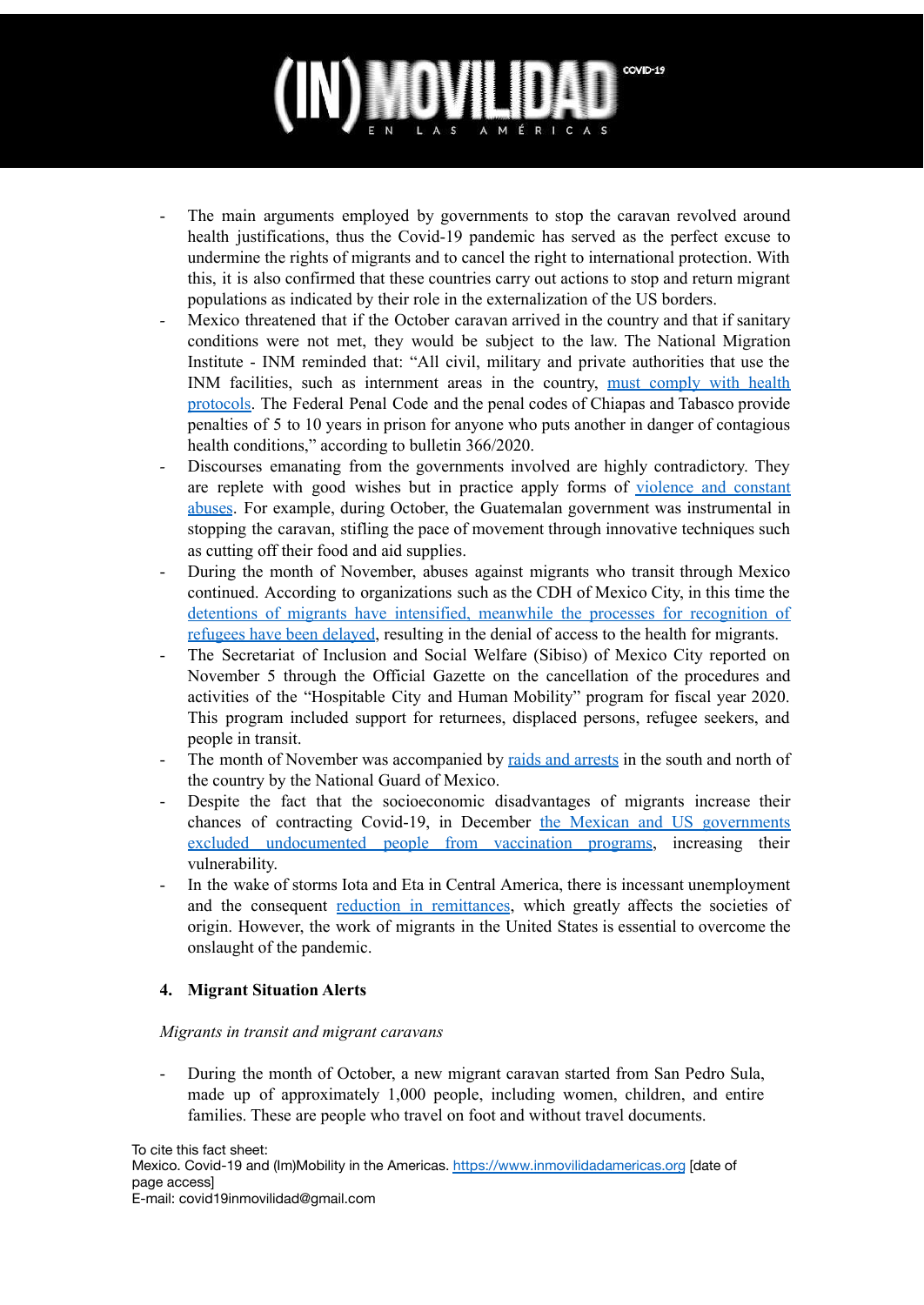## COVID-19 AMÉRICAS

- The INM in Mexico has done questionable work, showing negligence, and acting without addressing the sanitary conditions that affect migrants in detention stations. It is reported that INM continues to detain migrants, exposing them to conditions of risk of contracting the disease since within the migratory stations there are no minimum conditions to avoid contagion.
- Through the month of October, there were more than 130 [thousand](https://www.nvinoticias.com/nota/168293/retrasa-comar-citas-para-solicitantes-migrantes-piden-que-se-agilice-sus-documentos) refugee requests, most of them from Honduras. For the month of November, the delay in immigration procedures continues, the State through COMAR and international organizations (UNHCR, IOM) keep them in limbo without clarifying the situation in southern Mexico.
- There are no records, the INM does not report the situation in the [immigration](https://www.jornada.com.mx/ultimas/estados/2020/10/15/violan-en-instalaciones-del-inm-derecho-de-migrantes-a-la-salud-1947.html) stations and migrants report feeling hostility and abandonment from the authorities.
- The representative in Mexico of the Office of the United Nations High Commissioner for Human Rights (UN-DH), Guillermo Fernández-Maldonado has indicated that due to covid-19, the health measures that are necessary to combat the pandemic are excessive and cruel in relation to migrants.
- Father Rolando Maldonado Salas, Director of the San Luis Potosí Migrant House, died of covid-19. The institution reported that 17 people with the disease were detected in the House.
- Father Pantoja also died in the city of Saltillo in [December,](https://www.forbes.com.mx/noticias-cierre-refugios-coronavirus-migrantes-mexico/) due to an outbreak of the virus in the shelter under his charge. Faced with this, the shelter had to temporarily close, leaving dozens of migrants unprotected, who decided to camp on the sidewalk and organize night patrols to protect themselves from threats from organized crime networks.
- Other shelters such as "La 72", located in the city of Tenosique, Tabasco, were also forced to close their doors since the end of November, due to an outbreak of coronavirus.
- Civil organizations reported that, since the beginning of the pandemic, until November 29, 2020, 3,078 were infected with Covid-19 in 18 entities in Mexico. The highest number of cases occurred in Mexico City (200), followed by Nuevo León (83) and Chihuahua (55), while the highest percentage (37.5%) of deaths occurred in the states of Baja California and Quintana Roo. Despite this, the Mexican government refuses to vaccinate them.
- Already in the month of December, the report "In the [mouth](https://www.fundacionjusticia.org/wp-content/uploads/2020/12/Informe-FJ-Final-comprimido-2.pdf) of the wolf," prepared by several organizations, gives an account of migrants who are stranded on the northern border (68,392 from December 2018 to October 2020). In addition to abuses of power, both by the INM and the Federal Police, and the National Guard, there are acts of extortion, kidnapping, sexual crimes, forced disappearance, robberies and murders by organized crime; all this within the context indifference by the State.
- La migración centroamericana no cesa, a inicios del mes de diciembre, cientos de hondureños integraron la cuarta [caravana](https://www.prensalibre.com/guatemala/migrantes/caravana-de-migrantes-avanza-hacia-guatemala-y-autoridades-se-declaran-en-alerta/) de 2020, pero ésta fue disuelta el 10 de diciembre por la propia policía de su país en la frontera con Guatemala.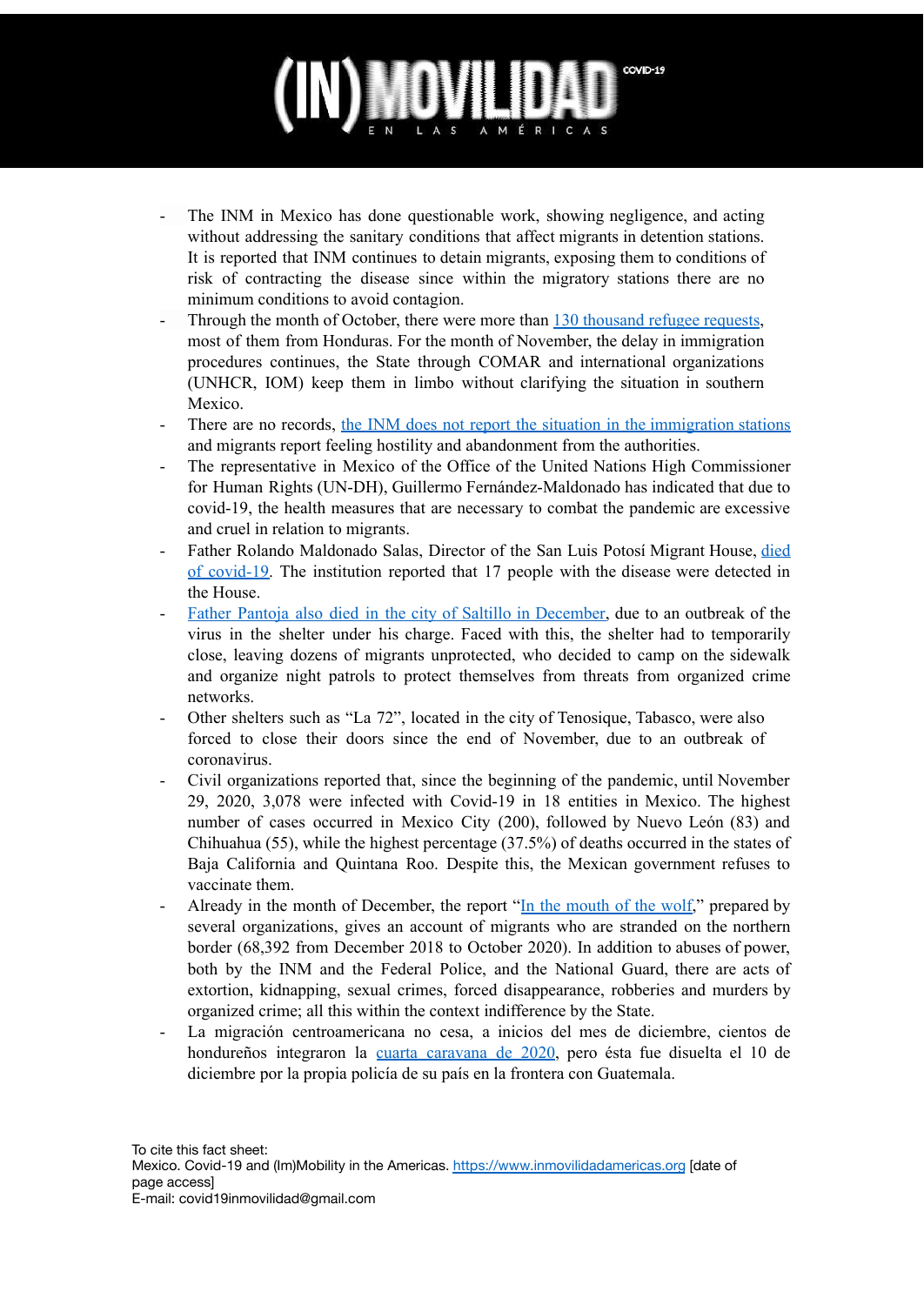# COVID-19

- El año cierra con una [disminución](https://www.infobae.com/america/agencias/2020/12/15/a-fondo-promesas-de-biden-podrian-estimular-migracion-en-pandemia-pero-frontera-no-esta-preparada/) general de apoyo de los gobiernos (tanto el de Estados Unidos como el mexicano), así como de las donaciones para los albergues que reciben población migrante en tránsito.

#### *Deportation of migrants in transit*

The deportations that Mexico carries out upon migrants from Central American countries continue, mainly to Honduras. Through controls, these people are captured and returned in large groups under the euphemistic concept of "assisted return."

#### *Girls, boys, and adolescents*

- In the United States, boys and girls of Mexican origin who were [separated](http://observatoriocolef.org/noticias/eu-no-puede-localizar-a-los-padres-de-ninos-migrantes-separados-en-la-frontera/) from their parents [continue](http://observatoriocolef.org/noticias/eu-no-puede-localizar-a-los-padres-de-ninos-migrantes-separados-en-la-frontera/) to be unable to locate them. The way in which the separation was carried out, without paying attention to the identities and verifying the information, meant that several of them could not contact their parents.
- The group Aldea-Centro de Justicia para la Gente and other organizations in the United States denounced that 28 migrant [children](https://www.elnuevodia.com/noticias/estados-unidos/notas/brote-de-covid-19-afecta-a-familias-migrantes-en-centro-de-detencion-en-arizona/) and their families have spent more than a year and a half in [detention](https://www.elnuevodia.com/noticias/estados-unidos/notas/brote-de-covid-19-afecta-a-familias-migrantes-en-centro-de-detencion-en-arizona/) in Texas and Pennsylvania without addressing their situation, especially considering that several of them have been ill from the pandemic. Thanks to all these pressures, a Federal Judge decided to [block](https://www.animalpolitico.com/2020/11/juez-bloquea-la-politica-del-gobierno-de-trump-que-permitia-expulsar-a-ninos-migrantes/) the expulsions of [unaccompanied](https://www.animalpolitico.com/2020/11/juez-bloquea-la-politica-del-gobierno-de-trump-que-permitia-expulsar-a-ninos-migrantes/) minors detained in the southern United States.

#### **5. Social Responses**

- *- Migrant resistance*
	- o The different caravans are the clearest collective response to forced immobility and migration control. The importance of the use of social networks such as WhatsApp and Facebook is highlighted. Connectivity is essential to plan trips, to organize routes, avoid dangers, find allies and, finally, try to complete your migration projects..
	- o In November, migrants in southern Mexico, who were waiting for their approval of their refugee applications, [pressured](https://www.nvinoticias.com/nota/168407/migrantes-solicitan-la-acnur-no-retrasar-apoyos-economicos) UNHCR to comply with and deliver promised [economic](https://www.nvinoticias.com/nota/168407/migrantes-solicitan-la-acnur-no-retrasar-apoyos-economicos) aid, which comes from international funds and should be directed toward the survival of migrants while they wait for their situation to be defined.
	- o Migrants also continue to [denounce](https://es-us.noticias.yahoo.com/m%C3%A9xico-deport%C3%B3-miles-plena-pandemia-014203800.html) the lack of health measures in immigration stations, pressing for substantial improvements.
- *- Solidarity networks*